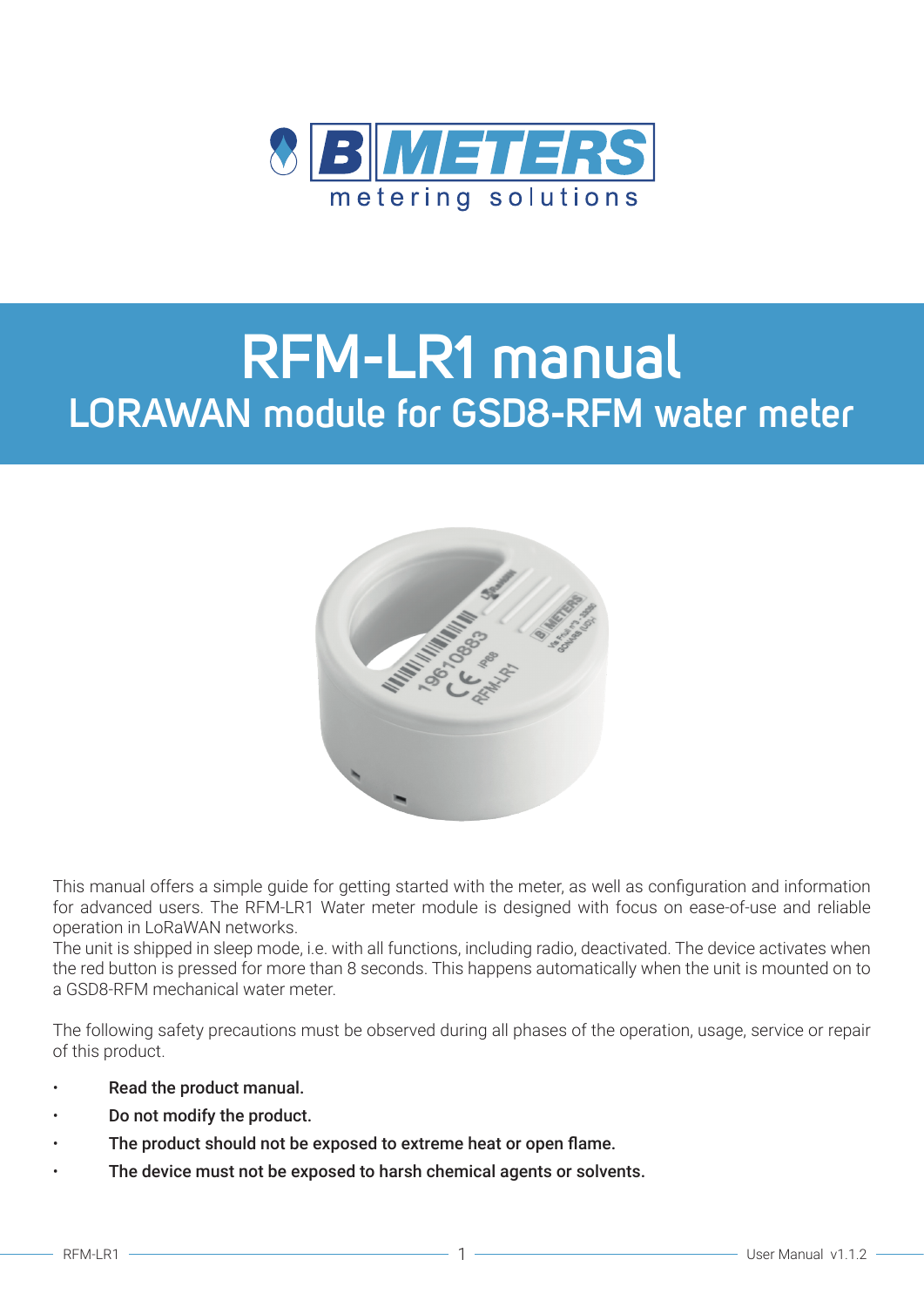

The labelling of the product may not be changed, removed or made unrecognizable.

### Sensor states and state check

The sensor has four states: Initial, Joining, Configure and Operational state.



#### Re-join functionality

The device supervises its connectivity to the network, by monitoring that periodic downlink messages are received.

The device tries to re-join the network if it has not heard anything from the network for 288 uplinks ( $\sim$  36 days).

#### Startup Sequence

When the device has joined the network, startup transmissions are performed to make it easier to configure the device using downlink commands. When the startup sequence is completed normal operation is started.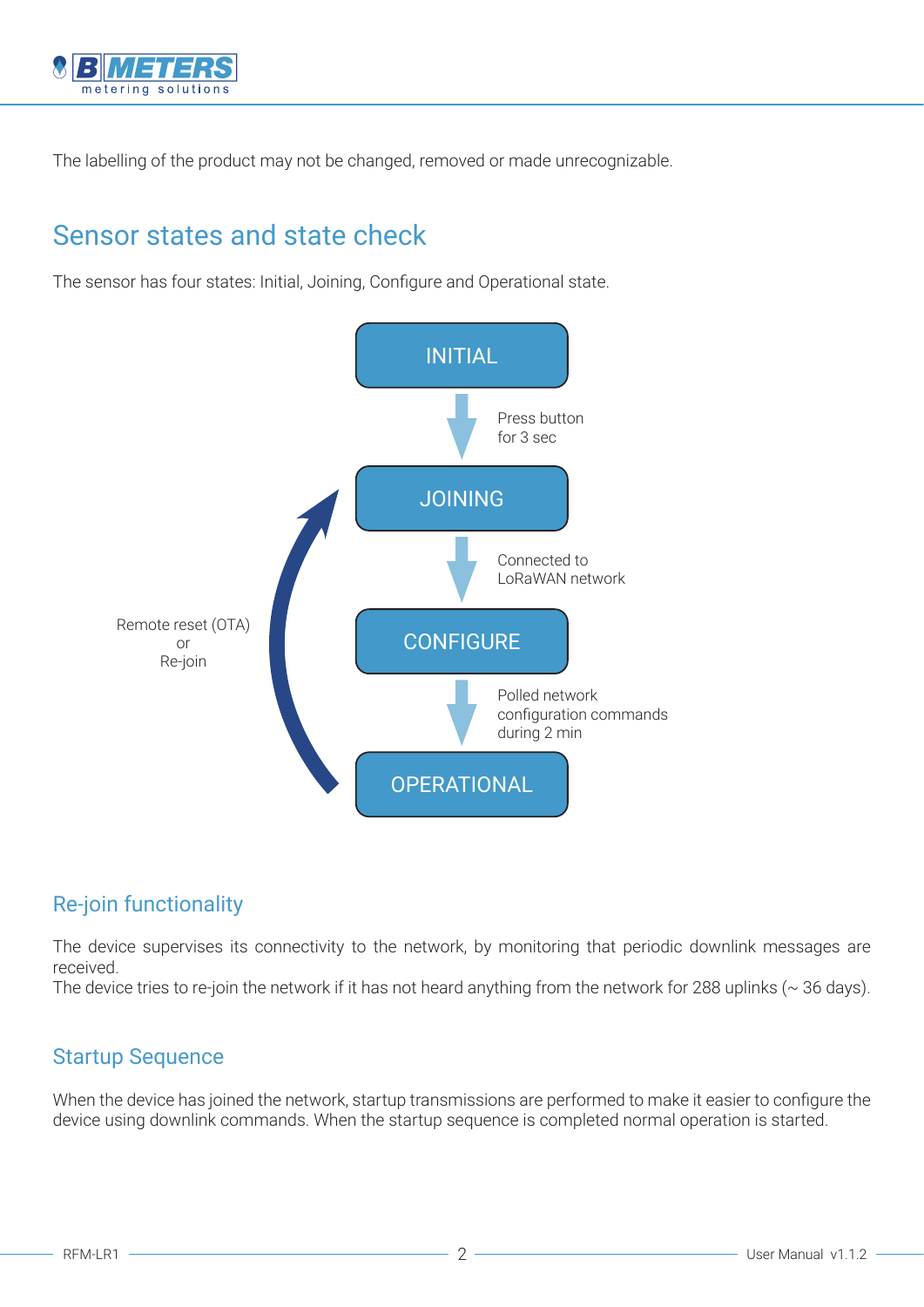

There are at least five startup transmissions. The Status command (index 0x20) is sent unless a reply to a downlink is sent. If no replies are sent the Status commands are sent with increasing intervals starting with 15 seconds and ending with two minutes. This startup sequence should be utilized to set the starting value of the water meter (if not equal to 0 m<sup>3</sup>). For accurate calibration, the water meter should not be used during the calibration.

### Physical installation

When the meter has been digitally configured into your Lora network it is time to physically activate and install it. The installer mounts the RFM-LR1 unit on the GSD8-RFM and mount the locking pin and seal.

#### Physical installation process

- 1. Mount RFM-LR1 unit on the water meter
- 2. Mount the locking pin and seal

If you require further support, please contact ticket@bmeters.com or your vendor.

### Activating on the network

Standard devices are configured to use OTAA (Over The Air Activation). It is possible to order a batch of devices configured for ABP (Activation By Personalization).

Standard devices are configured with the AppEUI (a.k.a. JoinEUI) 70-B3-D5-D7-2F-F8-1301. It is possible to order a batch of devices configured with a customer unique AppEUI for this contact B METERS support.

Upon receiving your RFM-LR1 you can request from B METERS the necessary information to connect it to your network server. This consists of the following:

1. DevEUI

2. AppKey

These codes are unique for each device. The DevEUI can be seen as a unique identification code, the AppKey is a securely generated authentication code.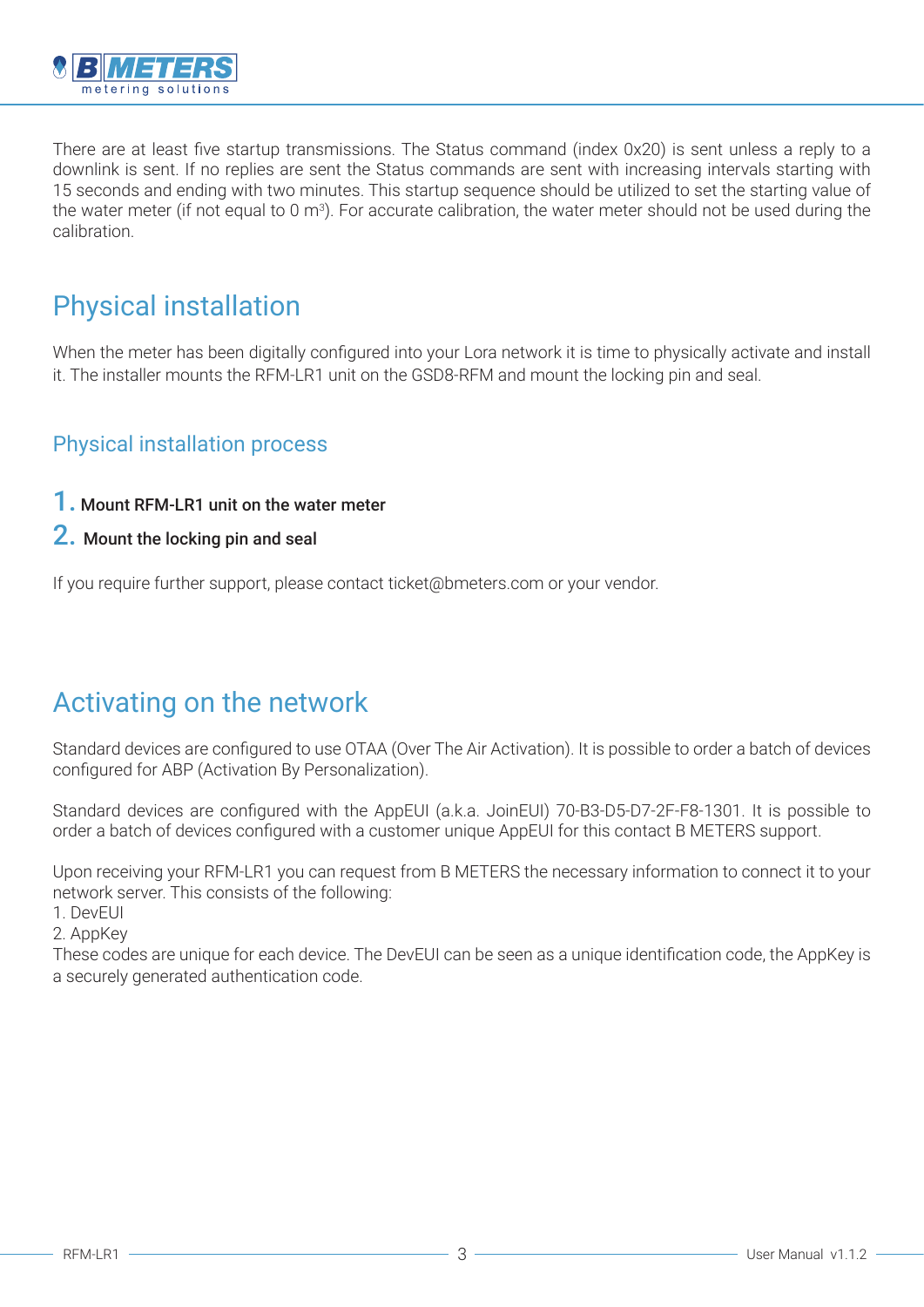

The first step you should take is to simply provision the network server. This can be any LoRa system that you would like to integrate the sensor with, with the AppEUI.

The second step is to provision the application server with your unique DevEUI and AppKey.

#### Digital activation process

#### 1. Provision network server with AppEUI

#### 2. Provision application server with unique DevEUI and AppKey

### Alarms

The RFM-LR1 LoRa module have several alarm functions built in.

When an alarm is detected the corresponding alarm flag in the status data is set. When any alarm flag is set the status, data is included in every report. The alarm flag must be reset manually using a Downlink command.

#### Module removed

If the module is removed from the water meter after activation this alarm flag is set.

#### Magnetic fraud attempt

The module has a detector that can sense if a magnet is used to manipulate the function of a dry dial water meter. If a magnet is sensed the alarm flag is set.

#### Flow exceeds Q3

If the flow exceeds Q3 for more than 10 minutes the alarm flag is set. Q3 depends on the water meter (based on pipe) and should be configured using a Downlink command. The default Q3 value is based on the largest Q3 for the specific series.

#### Leak detection

If a continuous flow has been detected for 24 hours the alarm flag is set. Two configuration parameters are used for this alarm, Leak window size and Leak zero tolerance, and these can be configured using Downlink commands. The leak window size defines how long it should be between the detected water meter movements to consider no flow. Leak zero tolerance defines how many electric pulses that are required to consider a flow. The default values are 2 minutes and 2 pulses (0.25 liter for DN15 and 2.5 liter for DN20).

#### Alarm reset

The alarm flags are reset by setting the Status data with a Downlink command. Setting it to 0 resets all alarms. Setting it to 0xFE resets alarm flag 0.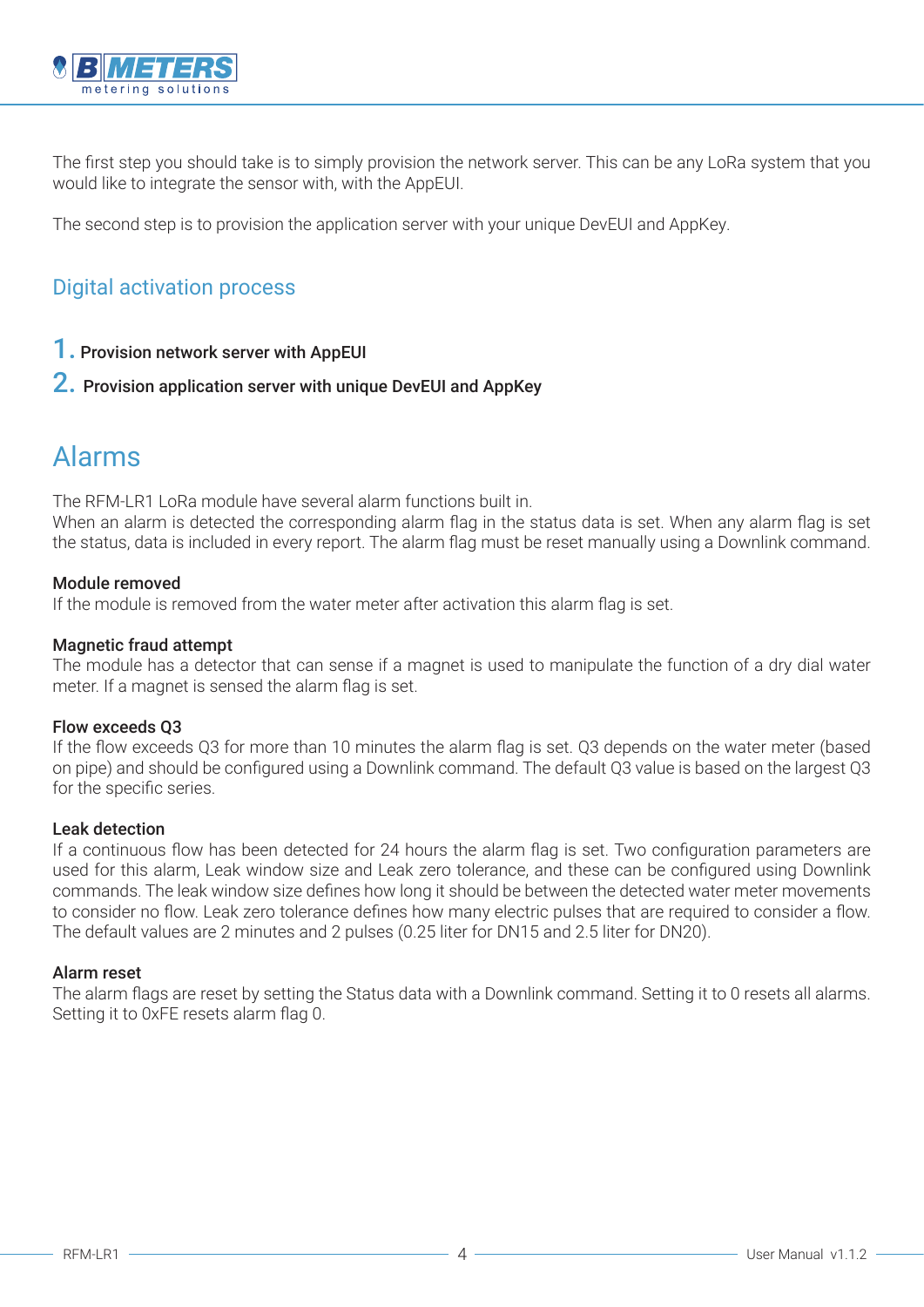

### **Specification**

#### Versions RFM-LR1 LoRaWAN Water meter

| <b>Operations</b>     |  |
|-----------------------|--|
| Operating temperature |  |

from  $+1^{\circ}$ C to  $+55^{\circ}$ C

#### **Connectivity**

Network LoRaWAN Frequency bands 868 MHz Provisioning Over the air & personalization

#### **Security**

Algorithms AES-128 Hardware **Cryptographic co-processor** Features Secure boot *Hardware based ultra-secure key storage*

**Battery life**<br>Battery life length Primary cell **Primary cell** 2012 11: Lithium-Manganese 3V Capacity 2.2 Ah

Method

Optical readout and Using infrared diodes

Maximum 10 years (at 4-hour intervals, at SF12)

Weight Weight 85 g

#### **Configuration**

Transmission intervals 1986 and 4 hours, configurable over the air Starting value Starting value Configurable over the air *Unique App EUI available upon request*

Alarm functions

- 1. Module removal
- 2. Flow exceeding threshold value continuously (configurable)
- 3. Magnetic fraud attempt
- 4. Leak detection (configurable)

#### Enclosure

IP68

#### **Certifications**

RoHS compliant CE LoRaWAN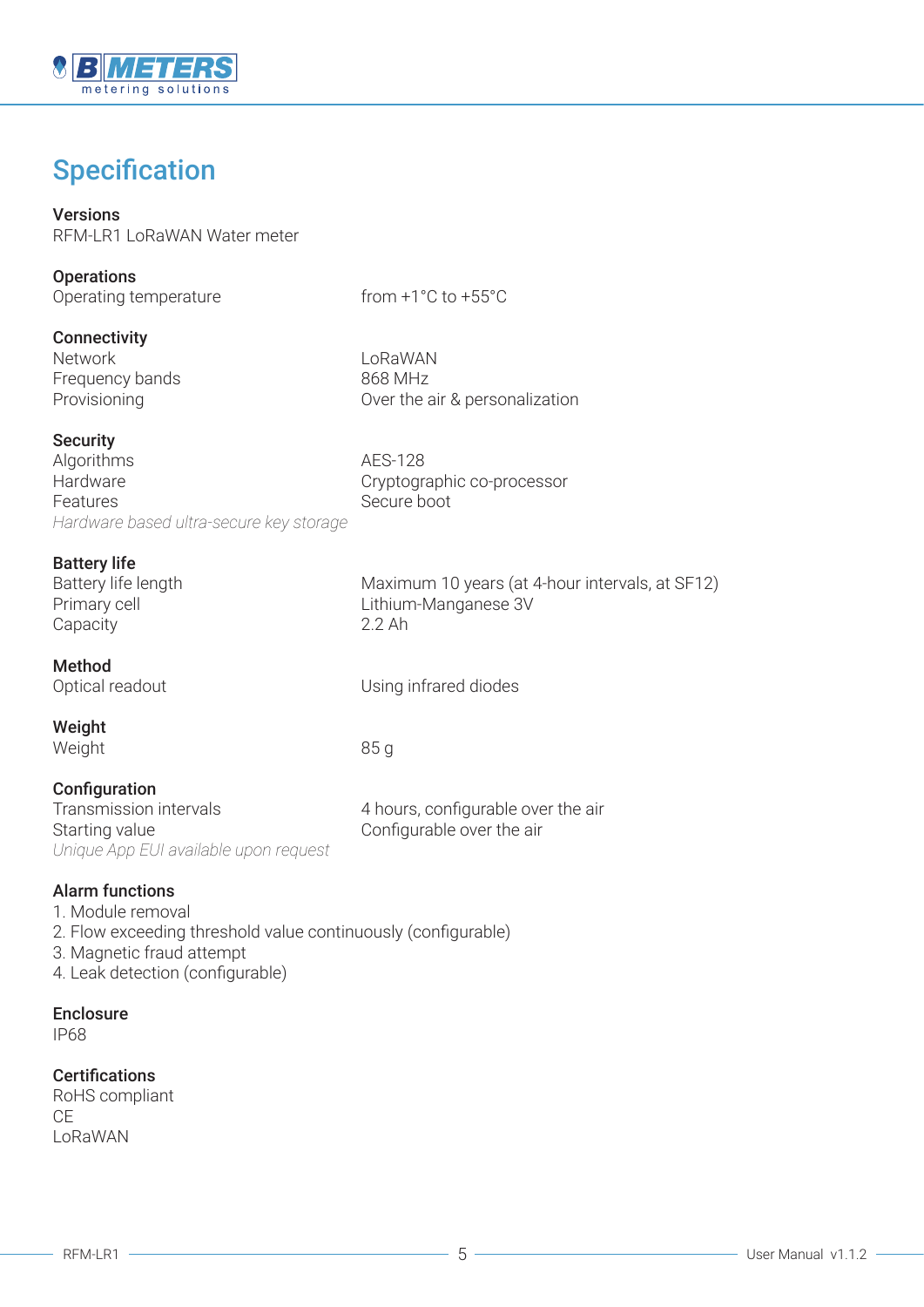

## Protocol

The protocol consists of different types of data

- LoRaWAN v.1.0.2 standard commands
- Unsolicited uplink status commands during configure state
- Periodic measurement reports
- Downlink commands and queries
- Uplink query response

Note 0x denotion means hexadecimal encoded.

#### Unsolicited uplink status commands

The sensor polls the server for configuration parameters the during the **Configure** state. This is done by sending unsolicited uplink status report (0x20). This is gives quick feedback to the installer that the installation has been successful and enables downlink configuration commands to be sent. After approximately 2 minutes the device changes to **Operational** state.

Port: **Port 1** Payload 0x01 20 00 0x01: Data type 0x20: Status command  $0 \times 00$ : bit $0 = 0 \implies$  Normal startup bit1 =0 => No boot problem bit2-7 reserved

The expected behavior is 0x01 20 00.

#### Downlink commands and queries

This describes the payload data that is sent to and from the application server. All downlink application communication is done on LoRaWAN **port 1**.

| Uplink command device => network |              |       |                                                    |             |  |
|----------------------------------|--------------|-------|----------------------------------------------------|-------------|--|
| Field                            | <b>Bytes</b> | Value | Description                                        | <b>Note</b> |  |
| Type                             |              | XX    | OxO1: Data<br>0x02: Command NACK                   |             |  |
| Index                            |              | XX    | Command Index                                      |             |  |
| Data                             |              |       | As defined for Command Index (only for Type: Data) |             |  |

| Downlink command network => device |              |       |                                                               |             |  |
|------------------------------------|--------------|-------|---------------------------------------------------------------|-------------|--|
| Field                              | <b>Bytes</b> | Value | Description                                                   | <b>Note</b> |  |
| Type                               |              | XX    | $0x01$ : Set<br>OxO2: Query<br>OxO3: Action                   |             |  |
| Index                              |              | XX    | Command Index                                                 |             |  |
| Data                               |              |       | As defined for Command Index only applicable for set-commands |             |  |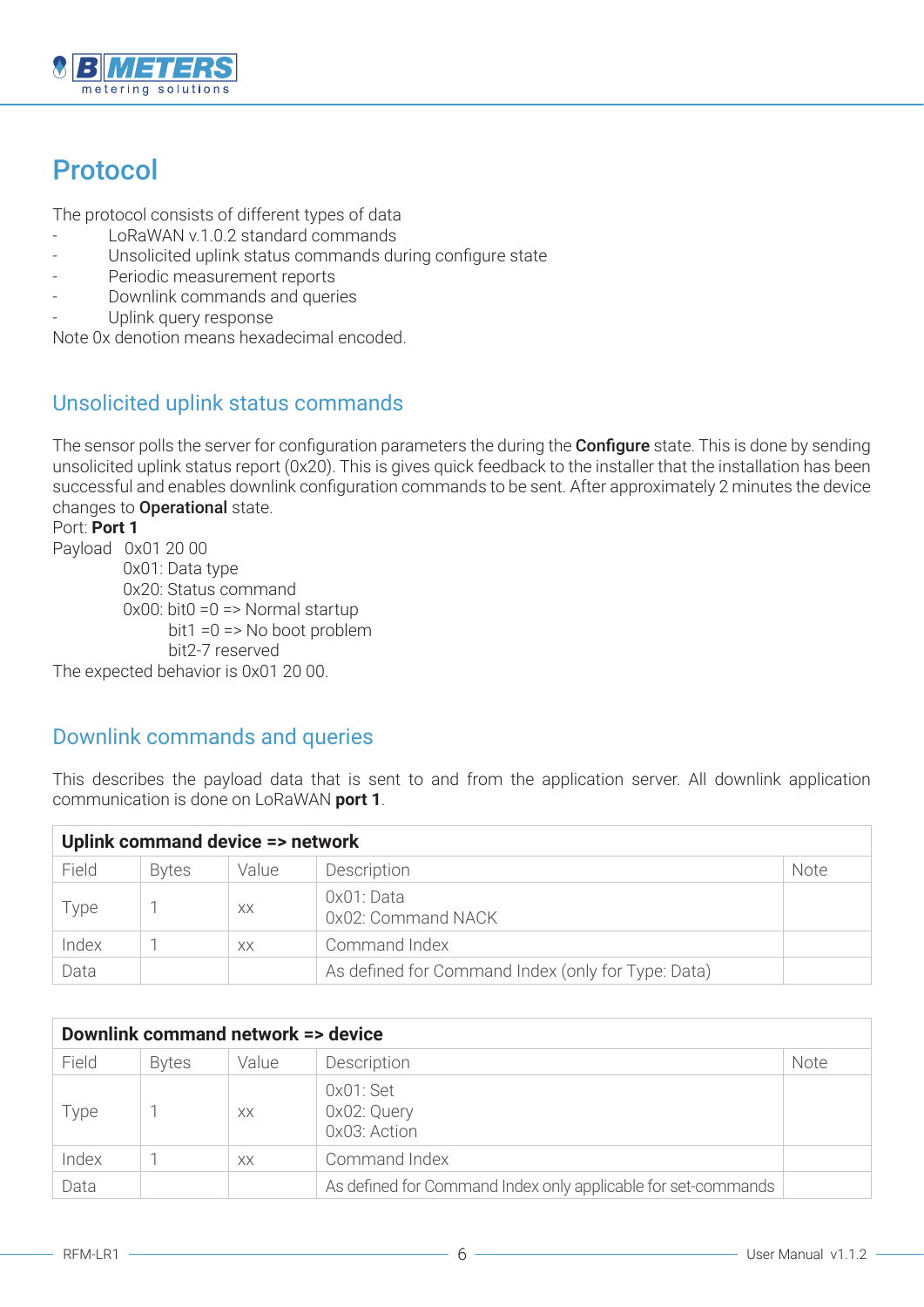|                                       | <b>Note</b>                                                                                                                     |
|---------------------------------------|---------------------------------------------------------------------------------------------------------------------------------|
| mware version                         |                                                                                                                                 |
|                                       |                                                                                                                                 |
| chemistry.                            |                                                                                                                                 |
| 50 °C offset.                         |                                                                                                                                 |
| $0 \text{ min}$                       | To clear alarms:<br>0xFF clears no alarms, 0x00<br>clears all alarms, 0x80 clears<br>all alarms except 'module<br>removed' etc. |
| 1 <sub>ms</sub>                       |                                                                                                                                 |
|                                       |                                                                                                                                 |
|                                       |                                                                                                                                 |
|                                       |                                                                                                                                 |
| 3 (based on pipe)                     |                                                                                                                                 |
| iple windows, in<br>lerance" to reset |                                                                                                                                 |
| t phase changes                       |                                                                                                                                 |



| <b>Index</b> | <b>Description</b>  | <b>Datatype</b>      | <b>Encoding</b>                 | <b>Valid range</b> | <b>Access</b> | <b>Unsolicited</b> | <b>Description</b>                                                                                                                                                                          | <b>Note</b>                               |
|--------------|---------------------|----------------------|---------------------------------|--------------------|---------------|--------------------|---------------------------------------------------------------------------------------------------------------------------------------------------------------------------------------------|-------------------------------------------|
| 0x03         | FW build hash       | $6 \times$ Uint8     |                                 |                    | Query         | No                 | Unique number that identifies the firmware version                                                                                                                                          |                                           |
| 0x05         | Device reset        |                      |                                 |                    | Action        | No                 | Reset of device                                                                                                                                                                             |                                           |
| 0x06         | CPU voltage         | Uint8                | 25mV/<br><b>LSB</b>             | $0 - 3.6V$         | Query         | No                 | Read CPU voltage.<br>Max/min ranges depend on battery chemistry.                                                                                                                            |                                           |
| 0x0A         | CPU temperature     | Uint16<br>Big endian | 0.01C/<br><b>LSB</b>            | $-50 - +125C$      | Query         | No                 | Temperature from CPU sensor with 50 °C offset.<br>Approximately 5 °C accuracy                                                                                                               |                                           |
| 0x20         | <b>Status</b>       | Uint8                | <b>Bitfield</b>                 |                    | Set<br>Query  | Yes                | Bit 7: Flow exceeds Q3 at least for 10 min<br>Bit 6: -<br>Bit 5: Magnetic fraud attempt<br>Bit 4: -<br>Bit 3: Module removed<br>Bit 2: -<br>Bit 1: -<br>Bit 0: Leakage during last 24 hours | To cl<br>OxFF<br>clear<br>all ala<br>remo |
| 0x21         | Volume              | Uint32<br>Big endian | Liter                           |                    | Query         | Yes                | Volume as indicated on meter x 0.001 m3                                                                                                                                                     |                                           |
| 0x22         | Reporting interval  | Uint16<br>Big endian | Minutes                         | 1-10080            | Set<br>Query  | No                 | Reporting interval in minutes                                                                                                                                                               |                                           |
| 0x25         | Starting value      | Uint32<br>Big endian | Liter                           |                    | Set<br>Query  | No                 | Volume as indicated on meter<br>x 0.001 m3                                                                                                                                                  |                                           |
| 0x27         | Back flow volume    | Uint32<br>Big endian | Liter                           |                    | Query         | No                 | Volume as indicated on meter<br>x 0.001 m3                                                                                                                                                  |                                           |
| 0x2B         | Q3MaxFlow           | Uint16<br>Big endian | Liters per hour                 | $0 - 65535$        | Set<br>Query  | No                 | Corresponds to mechanical meter Q3 (based on pipe)                                                                                                                                          |                                           |
| 0x2C         | Leak Window size    | Uint8                | Number of 15<br>seconds samples | $1 - 255$          | Set<br>Query  | <b>No</b>          | The size, in units of 15 seconds sample windows, in<br>which we expect flow below "zero tolerance" to reset<br>leak detection                                                               |                                           |
| 0x2D         | Leak Zero tolerance | UInt8                | Opto phase<br>changes           | $0 - 255$          | Set<br>Query  | No                 | Zero tolerance, max number of shaft phase changes<br>considered "not moving"                                                                                                                |                                           |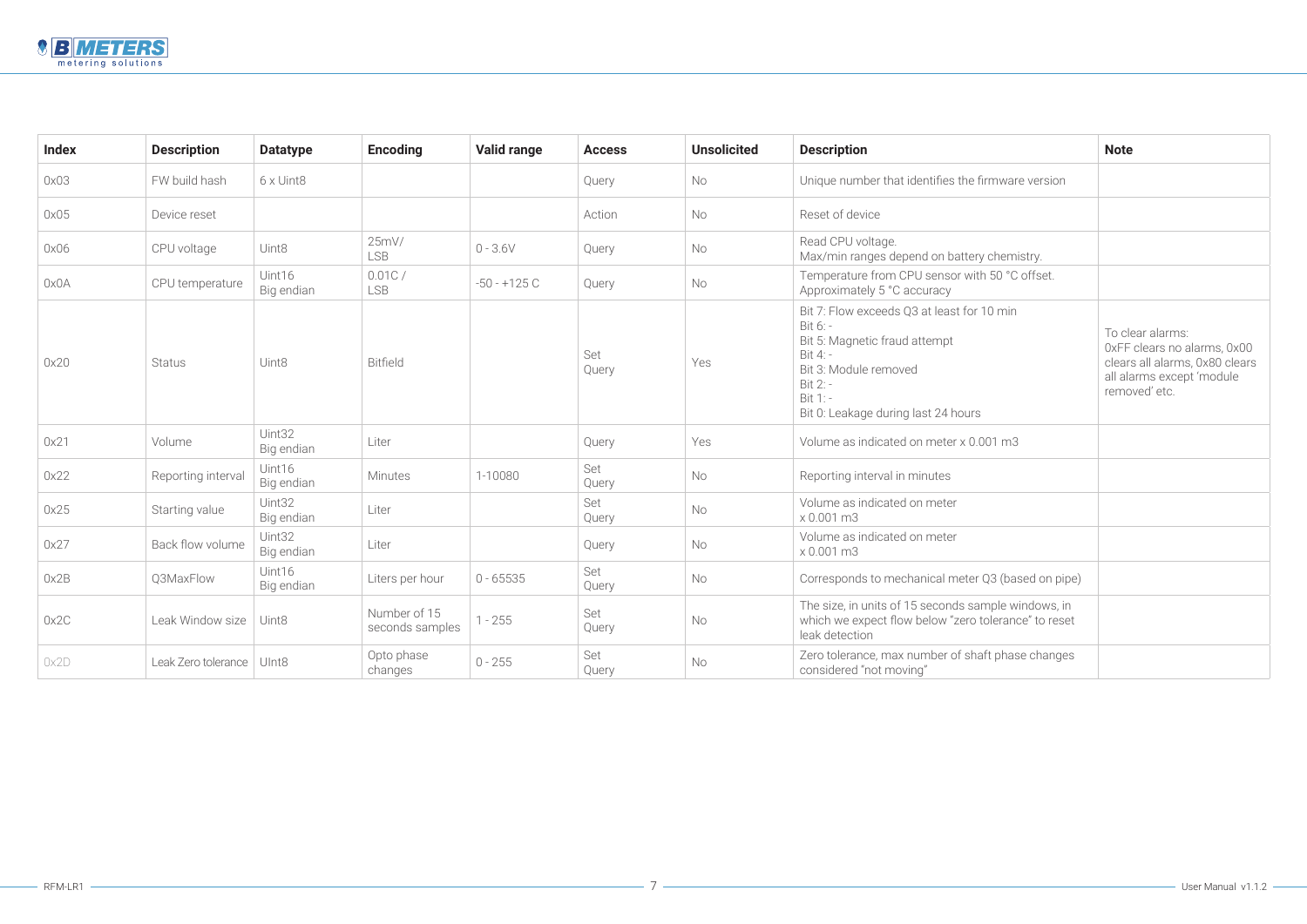

### Examples

Uplink: 012100001738 Normal Volume with the meter reading 5944 liter

Uplink: 012100001738012008 Normal Volume with the meter reading 5944 liter combined with Status data indicating Module removed alarm flag

Downlink: 012000 Uplink: 012000 Resets all alarm flags

Downlink: 012205A0 Uplink: 012205A0 Sets the Reporting interval to 1440 minutes = 24 hours.

Downlink: 0227 Uplink: 012700000017 Query the Back flow volume. The reply is 23 liter.

#### Reset device

The device can be remotely reset and forced into Joining state. All settings are back to factory default. Example Remote device reset: Port 1: 0305